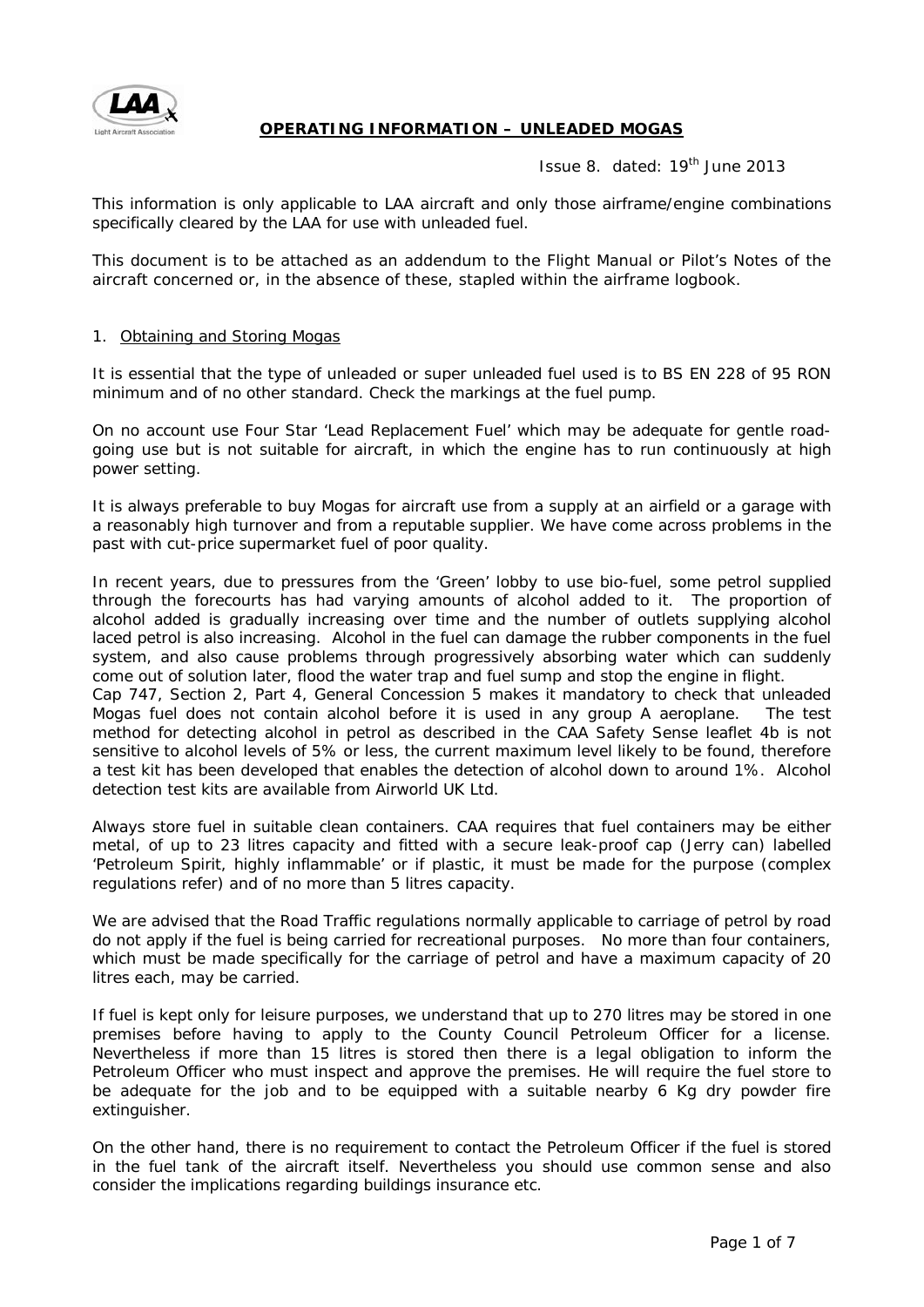Apart from the obvious safety considerations, due to the short 'shelf life' of Mogas fuel you are advised not to store large quantities. You are far better off purchasing small quantities of fuel as and when required, which will ensure that you always use fresh fuel blended appropriately for the time of year – see section 7 below.

### 2. Records of Purchase

Find a reasonably substantial envelope and write the aircraft's registration and the year on it. Each time you buy unleaded fuel for your aircraft put the receipt in the envelope. At the start of the next year, treat yourself to a new envelope and put the old one into store for at least a further year. After that year has elapsed you can then throw the old one away.

The above procedure has been agreed by the CAA to meet the intent of the Airworthiness Notices.

### 3. Quality Checks

Despite the lack of aviation-type quality control measures, over the years that four-star Mogas was being used in aircraft there were few reports of problems due to contaminated fuel from garage forecourts. It is likely that this record will continue to improve due to more stringent standards of underground tank installations and special tank connections to preclude the possibility of the underground storage tanks being filled with the wrong type of fuel. Nevertheless this is no excuse for lesser vigilance on the part of the pilot, and all Mogas fuel should be poured into the aircraft via a fine-mesh or chamois leather filter, and carefully sampled in the normal way. Watch out for flakes of paint in the fuel from the insides of metal 'Jerry cans'. *(When fuelling and de-fuelling, guard against 'flash fires' by electrically grounding the tank, funnel and can before transferring the fuel, and avoid a brimming funnel. If the stream of fuel from the 'source' encounters the fuel in the 'receiver' inside a closed container, the fuel/air mixture will almost certainly be too saturated to cause a fire should a spark occur. If, on the other hand, the fuel stream encounters a brimming funnel in free air then the petrol vapour in the vicinity may well be in the critical region where the tiniest spark will cause a flash fire).* 

If the aircraft has been standing for 24 hours or longer, check that the fuel has not become contaminated with water before flight. It is generally preferable to keep tanks full whenever possible to minimise water condensation – the only exception being in hot weather when there may be a risk of the fuel becoming heat soaked and causing vapourisation problems – see section 7 below.

Only use fresh supplies of fuel and after a period of protracted storage, drain out any old fuel from the tank before filling up with fresh. Over a long period of time the fuel in the tank will evaporate away the more volatile 'fractions' through the tank vents, leaving a residue of lowvolatility fuel which will cause poor starting, reduced performance and possibly engine damage through detonation or over-heating.

When in storage, Mogas fuel has a much greater tendency to form gum deposits than Avgas, so it has a much more limited 'shelf life' of just a few weeks. Avgas on the other hand can be kept in sealed drums for several years. Gum deposits can block carburettor jets and cause moving parts to 'stick'. Even if your engine appears to start and run well on last season's fuel, you should drain it off and replace with fresh.

Mogas fuel is also blended differently in the summer to that in the winter, to promote easy starting and driveability. Using summer fuel in winter may cause difficulty in starting, while using winter fuel in summer will increase the likelihood of vapour problems (see section 7. below)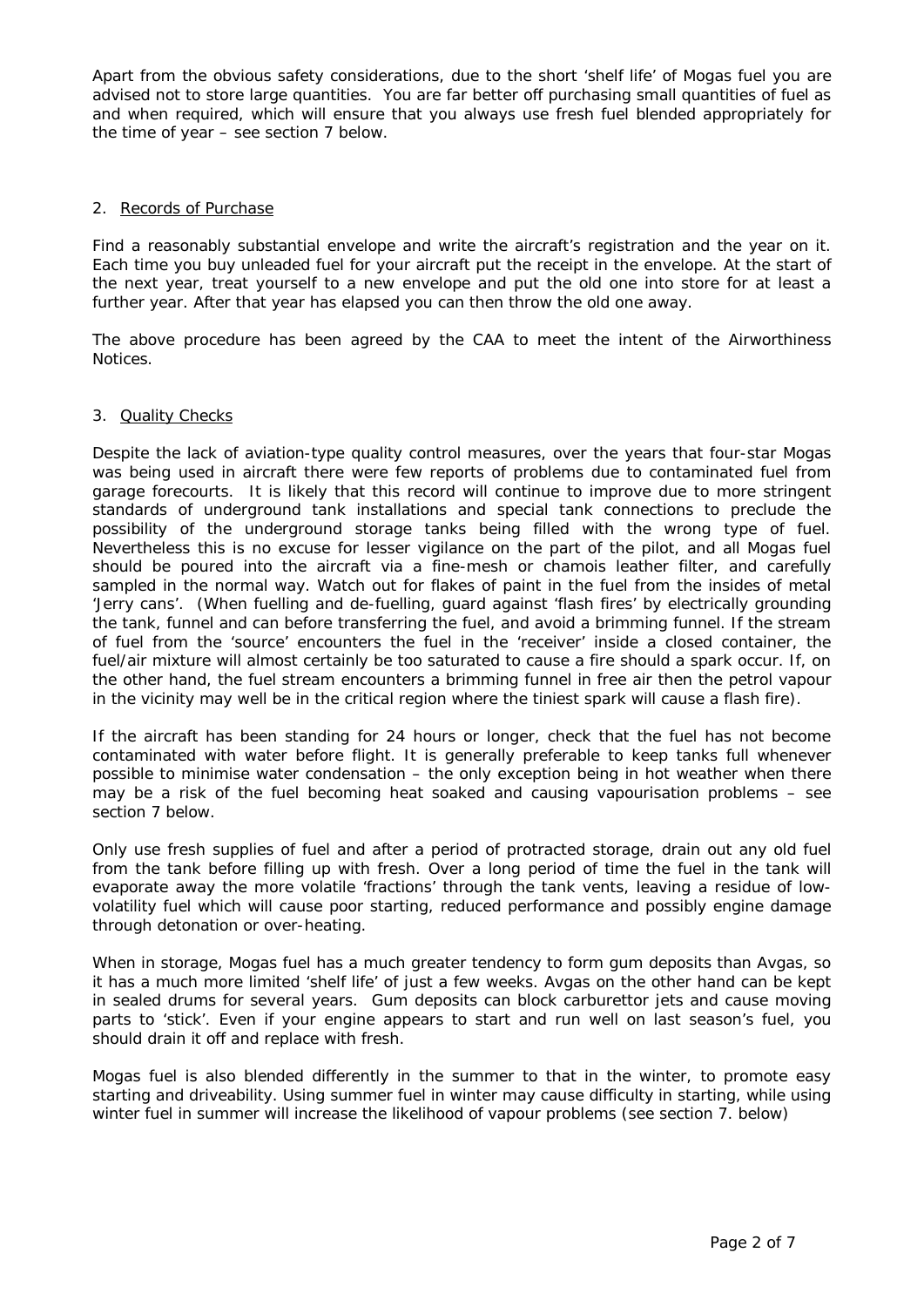# 4. In Use

Except as described below, you should find no difference in operation when you transfer from four-star to unleaded, except perhaps a slight change in the colour of the grey exhaust pipe deposits and less tendency toward plug fouling.

### 5. Operating Limitations

Unleaded Mogas fuel is restricted by Cap 747, Section 2, Part 4, General Concession 5 to operation with a fuel not exceeding 20° C and an altitude not exceeding 6000 ft. These additional limitations must be displayed in the cockpit using a suitable placard (see section 6 below).

Special steps may be needed to prevent the fuel tank temperature exceeding 20° C, especially during summer. Avoid letting the aircraft heat soak in the sun for long periods before flight, especially if the part containing the tank is painted a dark colour. On a hot sunny day, avoid parking the fuelled-up aircraft on dark tarmac surfaces. Consider instead filling the tank with cold fuel shortly before take-off, or better still, leave in the cool of morning rather than after a prolonged soak in the midday sun.

Assuming that your aircraft is cleared for use with both unleaded Mogas and with Avgas 100LL, there is no problem with mixing fuel of both types in your tank. Note however that even with just a small proportion of Mogas in the tank, the vapour pressure of the mixture will be almost as high as that of pure Mogas, so all running on a mixture containing Mogas must be carried out observing the operating limitations for unleaded Mogas alone.

#### 6. Placards

A placard must be fitted alongside each fuel filler stating as follows:

# **UNLEADED MOGAS**

#### BS EN 228, 95 RON (MIN)

A placard must be fitted on the instrument panel, or other location in clear view of the pilot in flight, stating:

# **USE OF UNLEADED MOGAS**

(see CAP 747, Section 2, Part 4, General Concession 5) -only legal in aircraft specifically approved for the purpose -fuel to be fresh, clean, water and alcohol free -verify take-off power prior to committing to take-off -tank temperature not above 20° C -fly below 6000 ft CARB ICING AND VAPOUR-LOCK MORE LIKELY

Placards as above are available from LAA Engineering, free of charge to LAA members.

#### 7. What about Vapour Lock ?

Unleaded Mogas, like the obsolete four-star Mogas fuel, has a much higher vapour pressure than 100LL or 80/87 Avgas. The initial boiling point of the fuel is only slightly above ambient temperature, so it takes only a slight raise in temperature or drop in pressure to make it start to vapourise. This unfortunate property of Mogas makes it much more likely to suffer vapour-lock or vapourisation problems than Avgas, especially in hot weather or at high altitude. Hence the limitations to 20° C and 6000 ft altitude which apply to Mogas use, and the requirement to check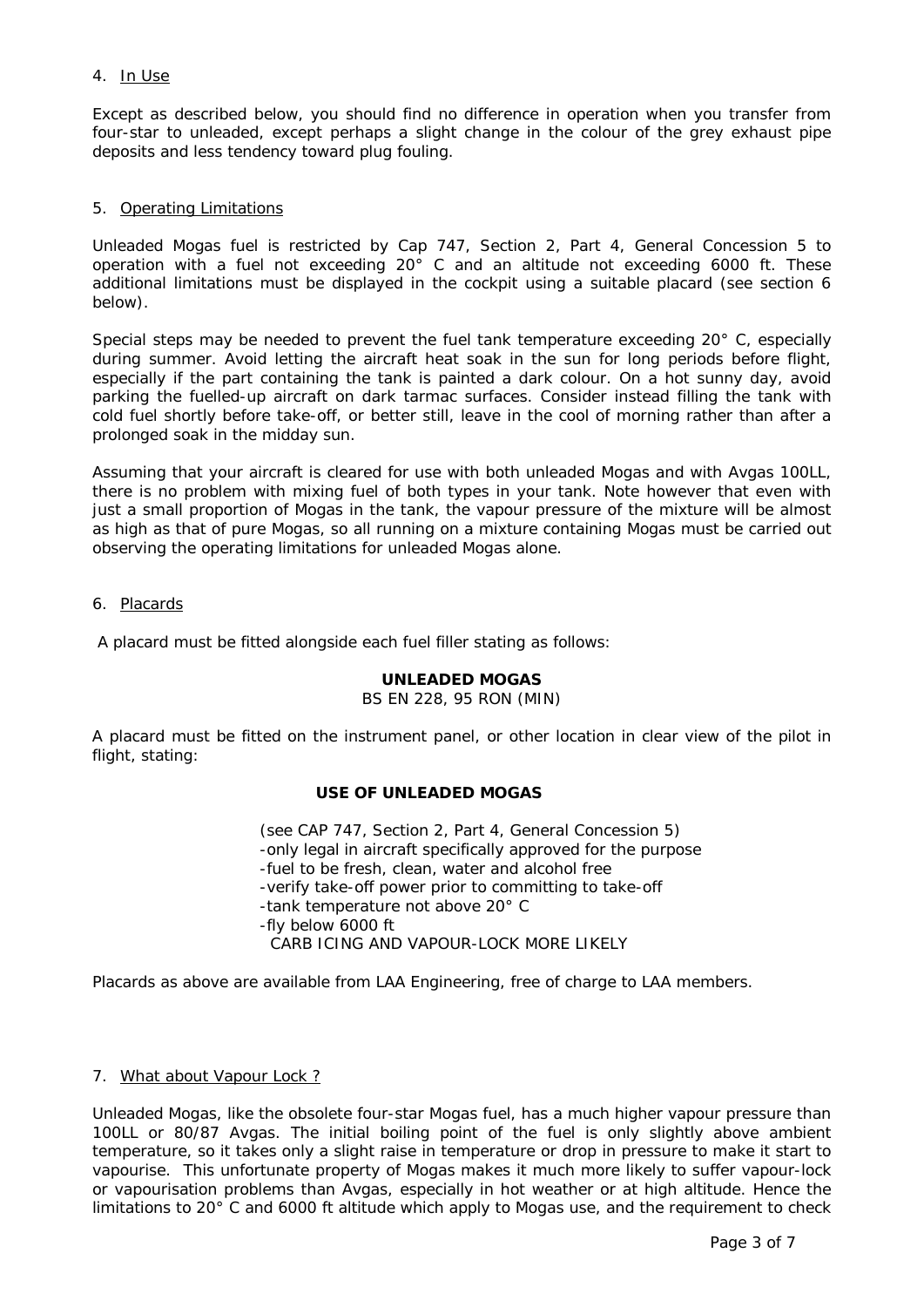that full engine power is available before committing to a take-off. These special power checks should not be rushed, as they also serve to burn off the fuel which may have become prewarmed in the fuel pump and gascolator while the engine has been idling, and drawing fresh, cool fuel through from the tank which will be less likely to cause vapour problems on take-off.

When the fuel turns to vapour in the fuel system, this can cause a number of different problems and it is important for Mogas users to understand the implications. If the vapour collects and forms a large bubble which becomes entrapped at a high point or constriction in the fuel pipe, this can form a 'vapour lock', effectively preventing the passage of fuel to the engine and causing a 'dead cut' similar to what would happen if you were to turn off the fuel cock. If this should occur, FLY THE AEROPLANE, lower the nose, trim for best glide speed and if sufficient height is available in which to experiment, turn on an auxiliary fuel pump if you are fortunate enough to have one, and select another fuel tank. If the auxiliary fuel pump is already on, you might try turning it off.

If on the other hand the fuel vapourises from some hot spot or low pressure area in the fuel system but does not become entrapped, a stream of vapour bubbles will enter the carburettor along with the fuel, causing raised EGTs, lean running and reduced power, which in the typical fixed pitch propeller installation is evidenced by a loss in indicated rpm and possibly puffs of white smoke in the exhaust. With Mogas, when carrying out the special power check prior to committing to take off you should be looking and listening not only for signs of uneven running but also an rpm which is less than normal on the tachometer, either during the run-up or during the initial stages of the take-off run. If either of these signs of vapourisation occur, you MUST abandon the take-off as the symptoms may well worsen as the engine heats up, and the power level may fall away to nothing during the climb-out.

If vapourisation is suspected in flight, FLY THE AEROPLANE, lower the nose to maintain airspeed, reduce the throttle setting so that the airflow into the engine is reduced to correspond with the enfeebled fuel flow, and richen the mixture control (if fitted) which should at least restore the fuel mixture strength, smooth running and possibly yield a few extra rpm. Since the symptoms may also resemble those associated with carburettor icing, carburettor heat may be required although this may have an adverse effect on fuel vapourisation problems and you will need to experiment to identify the cause of the problem before you can cure it.

Vapour problems are most likely to occur in aircraft fitted with engine-driven mechanical fuel pumps, and are rarely experienced with a purely gravity-fed system or those with an electric fuel pump situated at the tank outlet or, better still, submerged in fuel within the tank itself as in modern automotive practise. Unfortunately, in the typical aircraft system the fuel pump is located above the fuel tank, so the fuel pressure on the upstream side of the fuel pump is reduced below atmospheric by the action of the pump sucking up the fuel, making it very vulnerable to fuel vapour formation on the inlet side of the pump, with symptoms as described above.

If the engine is fitted with a mechanical pump, bolted to the engine crankcase, then heat conducted into the pump from the engine block will raise the temperature of the pump body significantly and only the flow of cool fuel through the pump keeps the pump temperature moderate. When the engine is shut down after a flight, the cooling airflow through the engine compartment ceases along with the flow of cool fuel through a mechanical engine-driven pump. As a result the pump body temperature can rise alarmingly and particularly when using the more volatile Mogas, you may hear the fuel in the pump boiling. You may then notice the engine dripping fuel from the intake drain onto the ground, due to the vapour pressure of the boiling fuel pushing the contents of the carb float chamber past the float valve and into the venturi.

To cool the engine compartment after shut-down it may help to open cowling hatches and prop them open to promote convective airflow through the engine compartment. Remember to latch them down before flight though.

If the fuel should vapourise within the fuel pump due to elevated pump temperature, the fuel vapour generated inside the pump body cannot escape back into the fuel system upstream, because of the one-way valve on the intake side of the pump. So instead, the vapour expands past the outlet valve of the mechanical pump, in so doing pressurising the fuel in the fuel pipe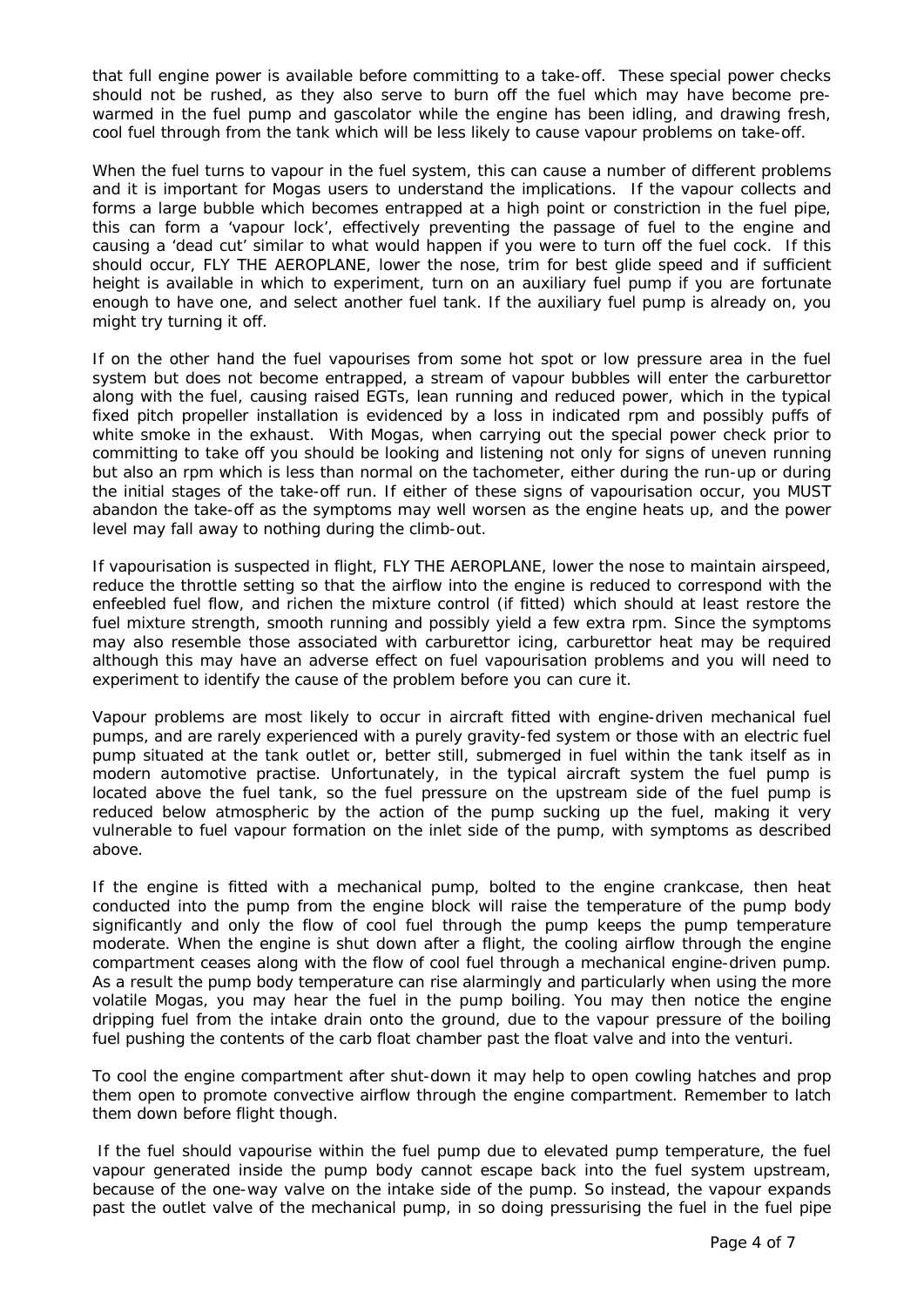and carburettor float chamber, causing a so-called 'pneumatic lock'. The vapour pressure of the boiling fuel is enough to push the fuel past the carburettor float valve and the engine suffers a rich cut, with raised fuel pressure indications, rough running and characteristic sporadic black puffs of exhaust smoke. The most likely time this will occur is when the aircraft is flown, landed, parked for a short time and then a second take-off is made. If this should occur in flight, FLY THE AEROPLANE, lower the nose to maintain airspeed, reduce the throttle setting to that appropriate to level flight and attempt to restore smooth running by leaning the mixture.

If your aircraft has a mechanical pump with a back-up electric pump connected in parallel, then it is important not to switch the electric pump off too early after take-off, especially with Mogas, as there is a risk that the fuel in the mechanical pump may have been stagnant and vapourised away while running on the electric pump, in which case the engine will stop as soon as the electric pump is switched off. When you do switch off the electric pump, keep your finger on the switch for a few seconds and be ready to switch it back on should the engine start to misbehave. Check the fuel pressure gauge for flickering or a reduced reading.

Fuel suppliers provide higher volatility fuel in winter to help cold-starting. Be particularly wary of vapour problems in spring and autumn months when winter fuel is being supplied but ambient temperatures may be moderately high.

A simple piece of test equipment is available which allows the pilot to test the volatility of his fuel and likelihood of vapour problems during the pre-flight check. This is known as a Hodges volatility tester, and is available at a modest price from Petersen Aviation Inc. in the USA, tel. 001-308-832-2050.

# 8. Carburettor Icing

The greater volatility of Mogas compared to Avgas means that the carburettor throat temperatures are lowered more by the atomisation of Mogas at the jet than occurs with Avgas. Tests by the BGA showed that with the same ambient conditions, the carb throat temperatures of a Lycoming 0-360 were typically 7° C lower with winter grade Mogas than Avgas. The result is that when using Mogas, carburettor icing will commence under an even wider range of temperature and humidity conditions than with Avgas.

Take particular care to check the efficiency of any carburettor heating provisions and to watch out for signs of carburettor icing in flight. When using Mogas, use carb heat more frequently and for a longer period than normal especially on days when carburettor icing is likely – refer to CAA Safety Sense Leaflet on the subject. Carburettor ice remains a frequent cause of engine failures, which suggest that fitting a proprietary ice detector system to the carburettor may give a useful safety benefit.

# 9. Chemical Compatibility

During the daily check and other routine inspections, pay particular attention to non-metallic fuel pipes, fuel valves etc for signs of leaks due to chemical attack from the fuel. There is a possibility that rubber pipes, seals, gaskets, O-rings, fuel tank sloshing sealants and even the varnish on cork fuel gauge floats may be affected by constituents within unleaded fuel. Standard MS29513 aviation O-rings swell significantly in size when in contact with unleaded Mogas, which may effect the operation of fuel valves, gascolators, fuel filler cap seals etc. All these points should be borne in mind during your pre-flight checks. You should also check filters frequently for signs of contamination either from the fuel or resulting from chemical attack on fuel system components or the fuel tank.

# 10. Continental and Lycoming Engines

With these engines, many of which were originally produced many decades ago, there have been a variety of different valve seat and valve materials used over the years, and there is a possibility that some combinations in the field might suffer problems with valve seat recession if deprived of the dry-lubricating effect of tetraethyl lead in leaded fuels. To guard against this possibility it is recommended that all users of Continental and Lycoming engines cleared for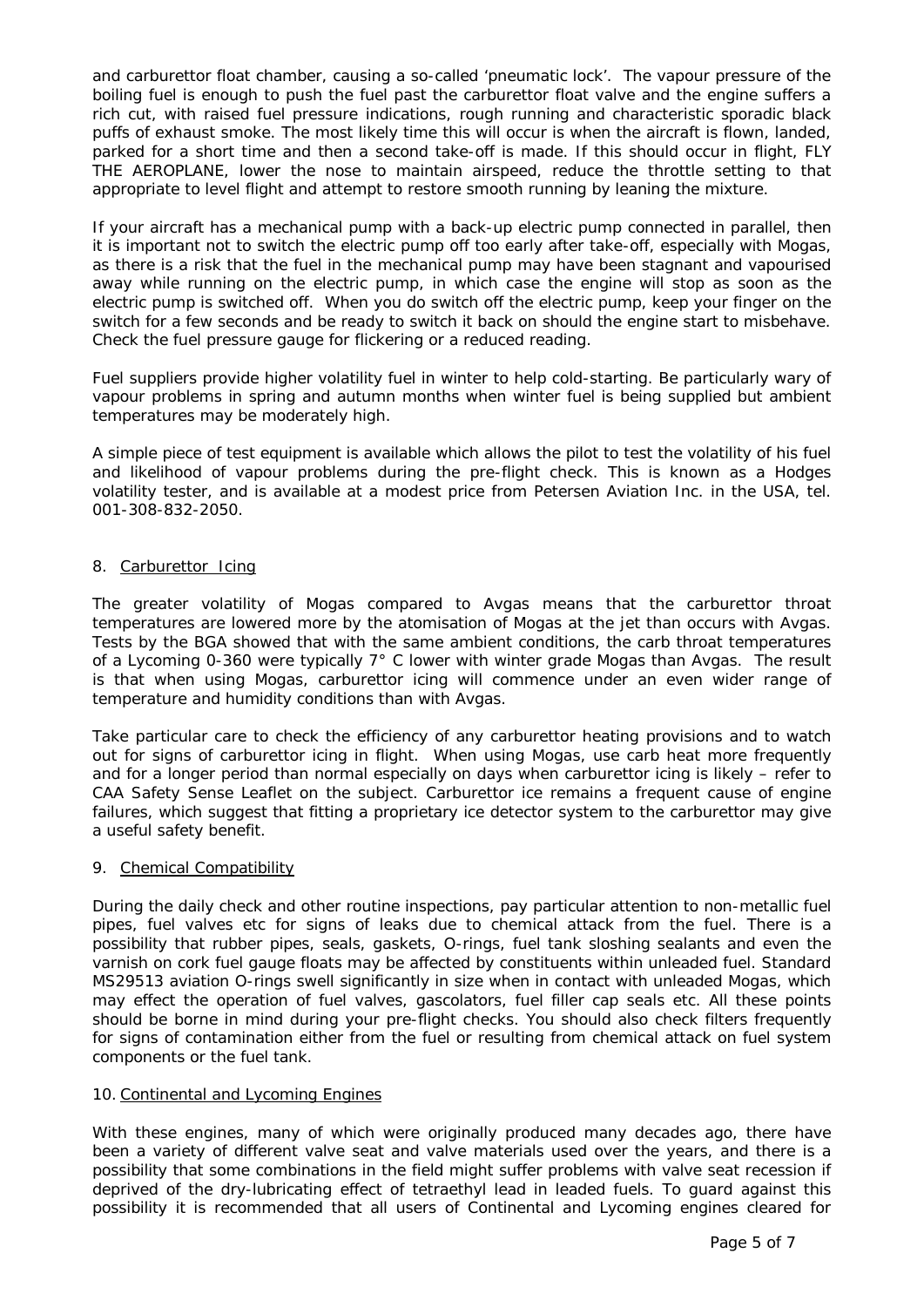unleaded Mogas use should either use a fuel mixture with 10% 100LL in it or run a tankful of 100LL through the engine at least every 75 running hours to lubricate the valves and valve seats.

If you have the engine top overhauled or 'majored', it is recommended that you run the engine on 100LL Avgas for the first 10 hours operation afterward to ensure adequate lead content during the break-in period.

Due to the likelihood of 100LL being withdrawn in the not too distant future for environmental reasons, it is recommended that when Continental or Lycoming engines come to be overhauled, the cylinder assemblies are replaced with new assemblies known to be compatible with unleaded fuel, which will not require this occasional 'doping' with leaded fuel.

Some Marvel-Schebler (latterly, Facet and now 'Precision Airmotive') carburettors may still be fitted with moulded cellular rubber floats, as introduced by FAA AD 66-05-04 (withdrawn in 1985). Some of these floats have given trouble due to soaking up fuel, loosing buoyancy and dropping in level, causing rich running problems, i.e. flooding carburettor, rough running at idle speed and inconsistent shutdown. Facet Service Bulletin A1-84 refers. While the composite floats are no more likely to absorb unleaded Mogas than they are 100LL fuel, owners should be wary of this problem and if problems are experienced, consider fitting a replacement float (Precision Airmotive Service Information Letter SIL MS-4).

Some Bendix NAS-3 carburettors may still be fitted with obsolete synthetic rubber-tipped needle valves, which should have been replaced with a Delrin-tipped needle under Bendix Aircraft Carburettor Service Bulletin ACSB-84. While Bendix advise that their own original neoprenetipped valves should not cause any trouble if used with unleaded Mogas fuel (and this seems to be confirmed by the LAA's submersion tests) a problem has been reported in the USA with bogus neoprene tipped valves which swelled up when submerged in fuel and caused excessively lean engine running.

The bogus valve tips respond equally when submerged in 100LL fuel. Nevertheless, owners should be aware of this potential problem if they suspect that the neoprene-tipped valves are still fitted.

# 11. Rotax 912, 912S and 914 Engines

(Refer to Rotax Service Instruction SI-912 i-001/SI-912-016/SI-914-019)

The Rotax 912, 912S and 914 engines have been designed to run on unleaded Mogas however a vapour return line must be fitted to the fuel system in accordance with Rotax recommendations. If the aircraft is not already fitted with one of these, one must be fitted to a scheme acceptable to LAA Engineering.

#### 12. Rotax 2 Stroke Engines

Rotax 2 stroke engines are designed to use unleaded fuel and you should find no difference in operation when you transfer from four-star to unleaded, except perhaps a slight change in the colour of the grey exhaust pipe deposits and less tendency toward plug fouling.

Unleaded Mogas, like four-star fuel, has a much higher vapour pressure than 100LL Avgas. Consequently it is much more likely to suffer vapour-lock problems causing engine power failure, especially in hot weather and high altitude. Hence the limitations to 20 degrees C and 6000 ft altitude which apply to Mogas use, and the requirement to check that full engine power is available before committing to a take-off.

Fuel suppliers provide higher volatility fuel in winter to help cold-starting. Be particularly wary of vapour lock in the autumn months when winter fuel is being supplied but ambient temperatures are still high if we are lucky enough to enjoy an 'Indian summer'.

Engines running on unleaded Mogas fuel are more likely to suffer carburettor icing than when running on 100LL. Take particular care to check the efficiency of any carburettor heating provisions and to watch out for signs of carburettor icing in flight.